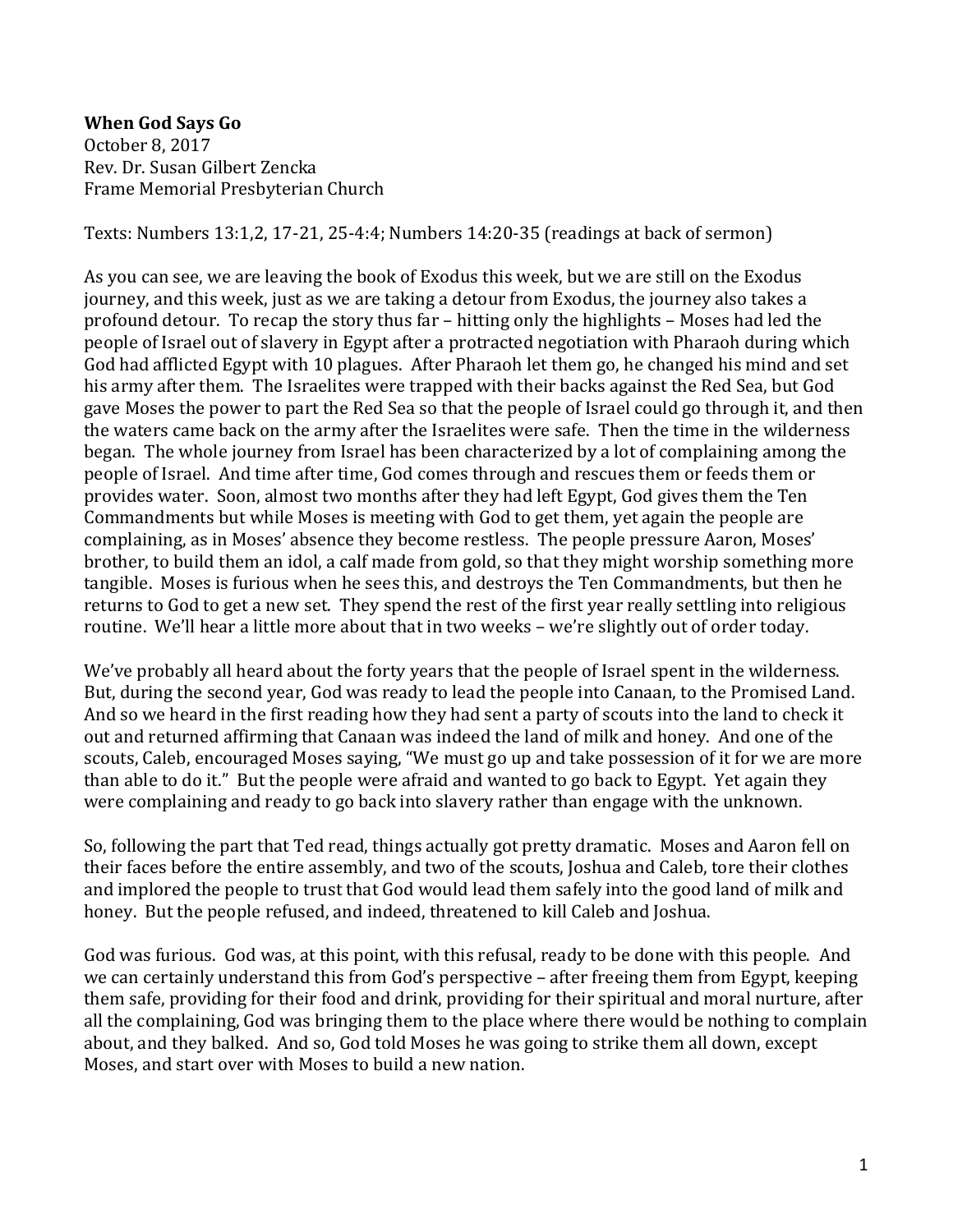And Moses started to negotiate with God. And Moses' argument was pretty interesting—he said, "You don't want to do that, because if you do, you're going to look really bad to all the other nations. They know your glory is in the midst of the people and that you appear to them and are before them guiding them as a pillar of cloud, but they'll say even with all that, you weren't able to lead them into the land that you had solemnly promised to give them, so you killed them." And then Moses crafted an even more clever argument, saying essentially that God had shown his great power in his great loyalty to the people, even though he doesn't forgo punishment. And Moses concluded, "Please forgive the wrongs of these people because of your absolute loyalty, just as you've forgiven these people from their time in Egypt until now." Moses argues that God's power is shown in loyalty and forgiveness, not in anger and destruction. And this is where the second reading begins.

[Read Numbers 14:20-35]

We take the 40 years in the wilderness for granted, but it was entirely avoidable. Just three weeks ago, when we learned about God leading the people through the Red Sea, we learned that God had said to them "Go forward; journey on" as they were crying out for help, and considering returning to Egypt. They didn't learn from that episode… or any other instance in the journey when again and again God had protected them, cared for them, and always been present among them. They still did not trust God. And so when God said "Go," they said "No."

I wonder how often we do that. How often do we squelch the Spirit? How often when God is calling us forward into something uncertain, do we dig in our heels, listen to our fears, and refuse to move? How much of God's mission goes undone because we refuse to do it? How much of the challenges that the Church is facing in the 21st century have come because the Church hasn't wanted to move? How often has the Church failed to speak truth to power because it might make people mad? How often have we played it safe?

There's a lot of concern about whether denominations are going to survive, whether churches like ours will be around even in 25 years. And my own conviction is that we may not be, if when God says Go, we say No. That's one reason that I have been so excited about this church saying YES. And there have been a number of instances over the years of Frame saying YES. And of members of Frame saying YES. I'll just share one example from the past, but there are many.

Forty-two years ago, when South Vietnam was falling, and people who had worked with the United States needed to get out, four families in this church sponsored Vietnamese families. They helped them to move here, and in at least one case, they welcomed the family into their home. Jack and Cynny Porter welcomed a family they had known for twenty years through Jack's military service, and they helped them get established. The congregation also helped these families, bringing things to the church to help these four families have furnishings for apartments. The father of the family that Jack and Cynny sponsored has recently given \$20,000 to Frame, to help this church continue to reach out. The Session has approved the mission committee's suggestion that this be allocated between Frame's Mission Grants and Frame Feeds over the next four years.

And now, we've been asked to the Warming Shelter, offering overnight housing to homeless men and women during the cold months of the year. It may inconvenience us. Lance Broecker has been working hard to make the adjustments to the building that the inspectors required. It will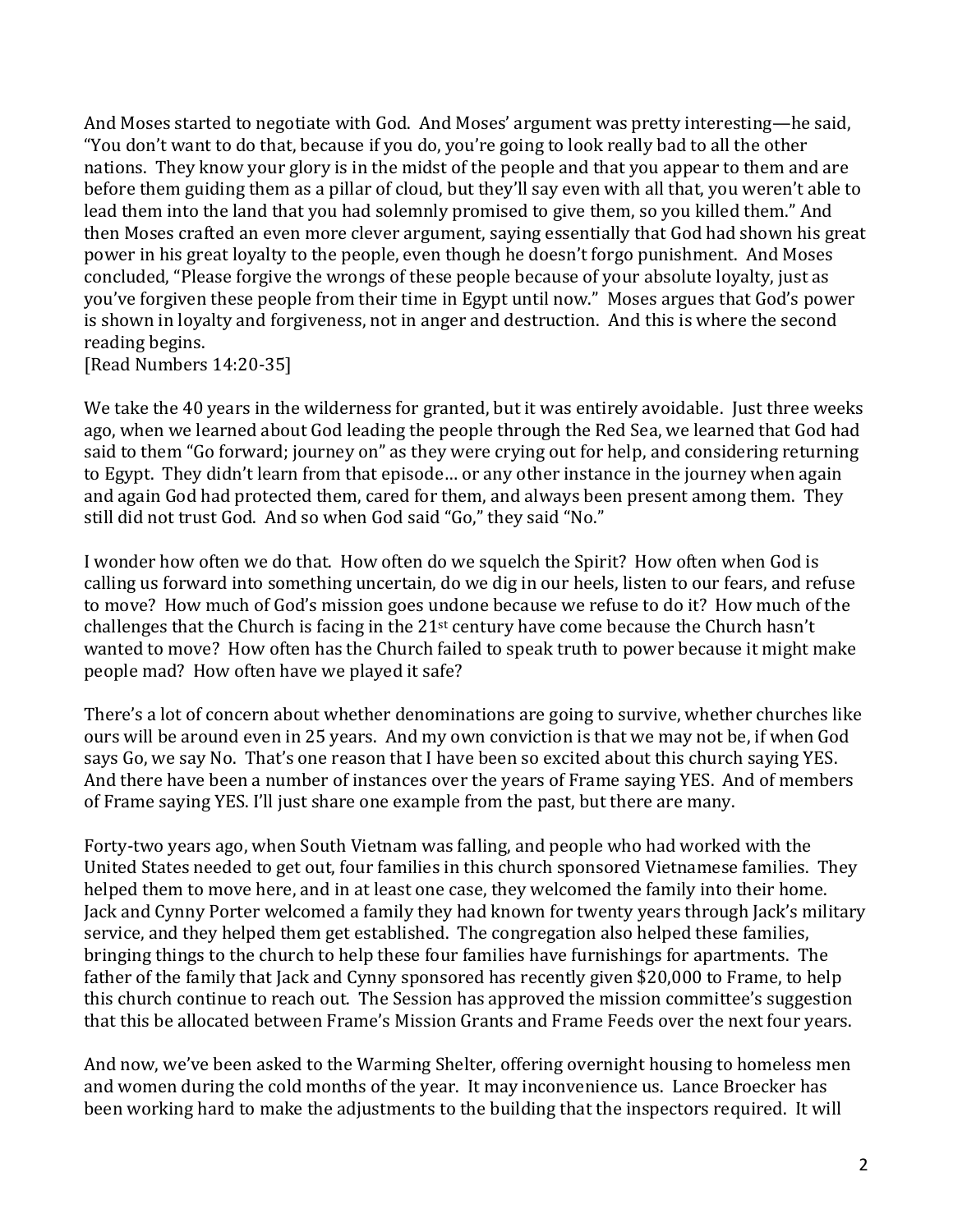cost us a little more for insurance. Things might go wrong. Some of the guests will have issues with drugs or alcohol. Some might have mental illness. Don't get me wrong – Evergreen Community Initiatives, who runs the Warming Shelter, has strong policies and effective staff and there have not been problems. But there are no guarantees. And our Session didn't let the possibilities stand in the way of our saying YES and in this 125th year of our building, expanded the hospitality ministry of this building and of our congregation. And many of you have told me how excited you are that we are doing this.

And God continues to have a mission in the world. We will still be called to GO, to speak out, to work for justice – and it may be hard. There may be risks involved. As Jesus made abundantly clear in his teachings and in his own life, discipleship has costs. It takes us out of our comfort zones, and sometimes it takes us out of our safe zones. But the thing is, playing it safe is not what the Gospel requires of us individually or as a congregation. In these days, and really in all ages, the church is called and disciples are called to discern how to respond to a variety of situations. Over the last week, these things have happened:

Last night, the neo-Nazis marched in Charleston again and they said they will keep marching. Racism and white supremacy are still on the rise, both among individuals who feel freer to speak in racist terms because we have a president who does, and among organizations who have said publicly that they believe the president has their back. And he hasn't denied it. For most of the last 40 years, the government has supported and at times promoted civil rights. It seems that may no longer be true.

On Friday, the Justice Department issued a statement asserting that the government would be aggressively defending religious freedom—but in recent years, "religious freedom" has become code language for "freedom to discriminate" against women's access to health care and against equality for LGBTQ persons.

Again this past week, there are rumors of wars. And there were 60 people killed in Las Vegas by a single shooter, and 7 other mass shootings – shootings with 4 or more casualties – over the last week.

These are Gospel issues. And in these times, many of us may understand God to be calling us to GO – go speak, go march, go advocate, go work, go teach and preach the Gospel and follow God into the future. Others may say NO, these issues are no place for the church. Discipleship is hard, and it carries risks. Speech and silence, action and inaction, both are risky. These issues, and others, will lead us to conversations that some of us would rather not have as we seek to discern how God is calling us. This may be a time when the church is deciding whether it will follow God, or choose instead to be in the wilderness until God raises up a new generation. The question as always is "How, then, shall we live?"

Amen.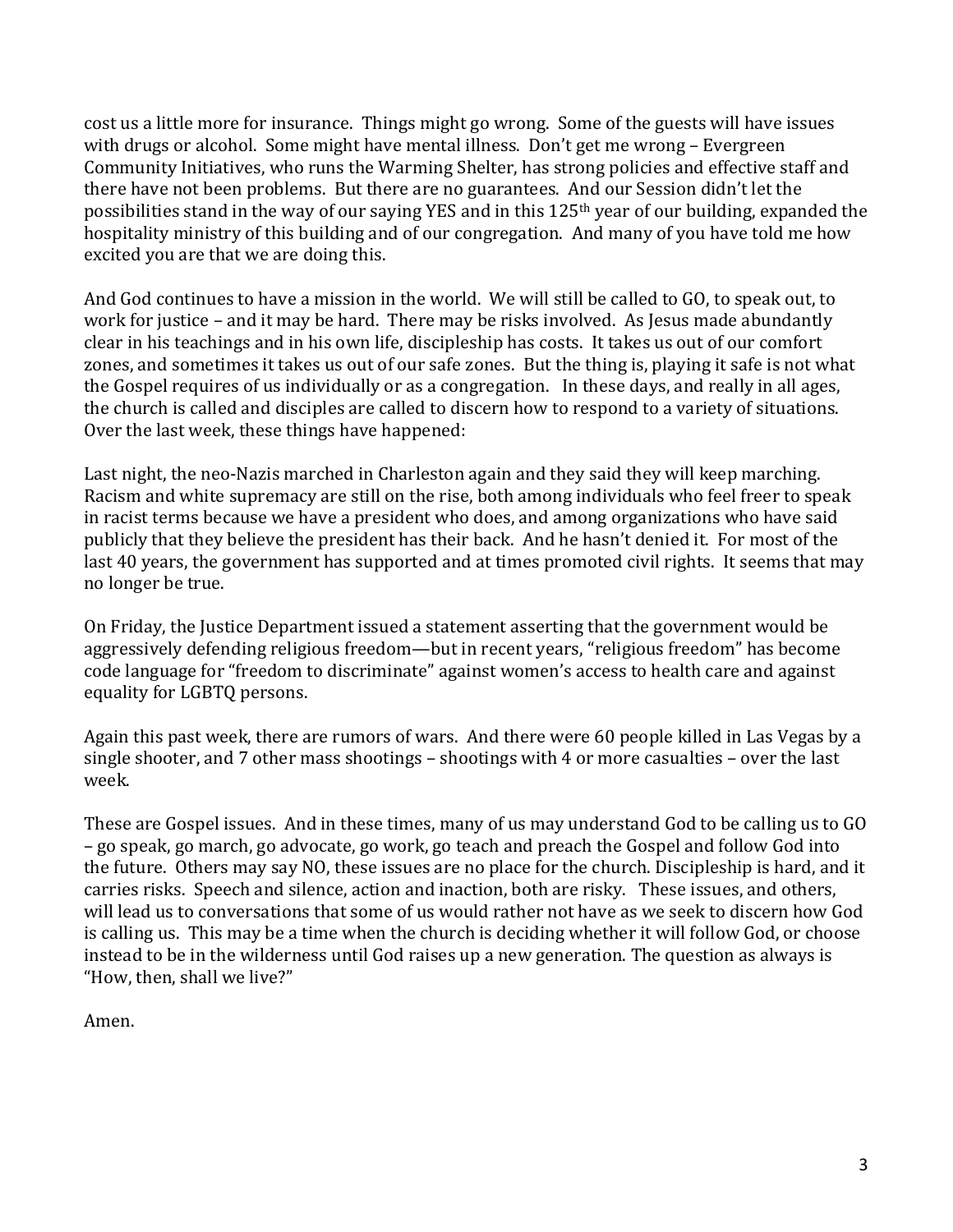## **Numbers 13:1-2, 17-21, 25-4:4**

**13** And the Lord spoke to Moses, saying, **<sup>2</sup>** "Send men to spy out the land of Canaan, which I am giving to the children of Israel; from each tribe of their fathers you shall send a man, every one a leader among them…."

**<sup>17</sup>** Then Moses sent them to spy out the land of Canaan, and said to them, "Go up this *way* into the South, and go up to the mountains, **<sup>18</sup>** and see what the land is like: whether the people who dwell in it *are* strong or weak, few or many; **<sup>19</sup>**whether the land they dwell in *is* good or bad; whether the cities they inhabit *are* like camps or strongholds; **<sup>20</sup>** whether the land *is* rich or poor; and whether there are forests there or not. Be of good courage. And bring some of the fruit of the land." Now the time *was* the season of the first ripe grapes.

**<sup>21</sup>** So they went up and spied out the land from the Wilderness of Zin as far as Rehob, near the entrance of Hamath….

**<sup>25</sup>**And they returned from spying out the land after forty days.

**<sup>26</sup>**Now they departed and came back to Moses and Aaron and all the congregation of the children of Israel in the Wilderness of Paran, at Kadesh; they brought back word to them and to all the congregation, and showed them the fruit of the land. **<sup>27</sup>**Then they told him, and said: "We went to the land where you sent us. It truly flows with milk and honey, and this *is* its fruit. **<sup>28</sup>**Nevertheless the people who dwell in the land *are* strong; the cities *are* fortified *and* very large; moreover we saw the descendants of Anak there. **<sup>29</sup>** The Amalekites dwell in the land of the South; the Hittites, the Jebusites, and the Amorites dwell in the mountains; and the Canaanites dwell by the sea and along the banks of the Jordan."

**<sup>30</sup>** Then Caleb quieted the people before Moses, and said, "Let us go up at once and take possession, for we are well able to overcome it."

**<sup>31</sup>** But the men who had gone up with him said, "We are not able to go up against the people, for they *are* stronger than we." **<sup>32</sup>** And they gave the children of Israel a bad report of the land which they had spied out, saying, "The land through which we have gone as spies *is* a land that devours its inhabitants, and all the people whom we saw in it *are* men of *great* stature. **<sup>33</sup>** There we saw the giants (the descendants of Anak came from the giants); and we were like grasshoppers in our own sight, and so we were in their sight."

**14** So all the congregation lifted up their voices and cried, and the people wept that night. **<sup>2</sup>**And all the children of Israel complained against Moses and Aaron, and the whole congregation said to them, "If only we had died in the land of Egypt! Or if only we had died in this wilderness! **<sup>3</sup>**Why has the Lord brought us to this land to fall by the sword, that our wives and children should become victims? Would it not be better for us to return to Egypt?" **<sup>4</sup>** So they said to one another, "Let us select a leader and return to Egypt."

## **Numbers 14:20-35**

**<sup>20</sup>** Then the Lord said, "I do forgive, just as you have asked; **<sup>21</sup>** nevertheless—as I live, and as all the earth shall be filled with the glory of the Lord— **<sup>22</sup>** none of the people who have seen my glory and the signs that I did in Egypt and in the wilderness, and yet have tested me these ten times and have not obeyed my voice, **<sup>23</sup>** shall see the land that I swore to give to their ancestors; none of those who despised me shall see it. **<sup>24</sup>** But my servant Caleb, because he has a different spirit and has followed me wholeheartedly, I will bring into the land into which he went, and his descendants shall possess it. **<sup>25</sup>**Now, since the Amalekites and the Canaanites live in the valleys, turn tomorrow and set out for the wilderness by the way to the Red Sea."[\[a\]](https://www.biblegateway.com/passage/?search=Numbers+14%3A20-35&version=NRSV#fen-NRSV-4134a)